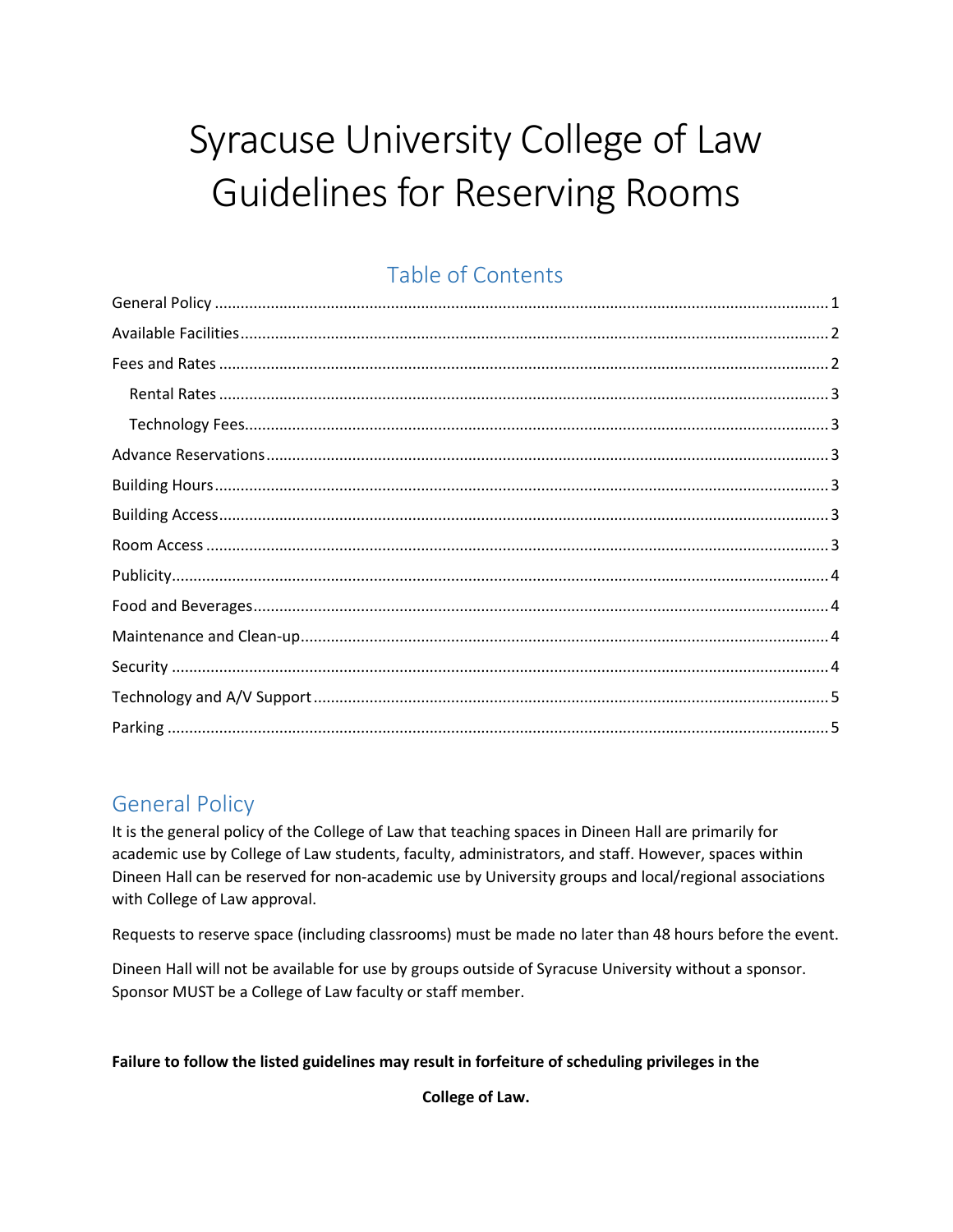# <span id="page-1-0"></span>Available Facilities

**Melanie Gray Ceremonial Courtroom (Room 020):** This is a multifunctional space that can be configured as a full federal courtroom with a judge's bench and jury box for hosting legal events such as oral arguments or ceremonial court trials. The space also serves as a general auditorium. With seating for up to 300, the location is suitable for special events such as symposia, lectures or large meetings.

The room is furnished with a stationary and/or mobile podium and AV equipment. Assistive listening devices are available.

*Food and beverages are not allowed in the Gray Ceremonial Courtroom.*

**MacNaughton Collaboratory (Room 130)**: This is a multipurpose space with flexible seating that is also suitable for staging receptions. For receptions, the maximum capacity is 100 guests; for seated dinners, the maximum capacity is 40 guests; and for meetings the maximum capacity is between 35 and 50 guests, depending on the configuration. The room is furnished with AV equipment.

**Classrooms**: Classrooms have seating capacities ranging from 35 to 120 guests. All classrooms have fixed configurations and are equipped with the latest technology to allow recording and/or interactive teaching.

**Seminar Rooms**: Seminar rooms have seating capacities ranging from 16 to 28 guests. The rooms have flexible seating configurations and are equipped with the latest technology to allow recording and/or interactive teaching.

**Conference Rooms**: These spaces are suitable for small meetings of up to 24 guests. The Goldfarb and Mastrianni conference rooms do not have built-in computers*.*

## <span id="page-1-1"></span>Fees and Rates

Rental fees have been established to help offset costs for basic wear and tear, room maintenance, furniture, carpeting and equipment, heating/air conditioning, etc.

Room reservations will not be approved or confirmed without a SU departmental ID from the event sponsor. Non-SU events will be billed by invoice.

SU departmental ID's should be submitted to the College of Law sponsor with whom you are working to coordinate your event.

Any additional costs for security, maintenance, technology, catering, and clean-up will be the responsibility of the event sponsor and will be directly billed to the sponsoring department or organization.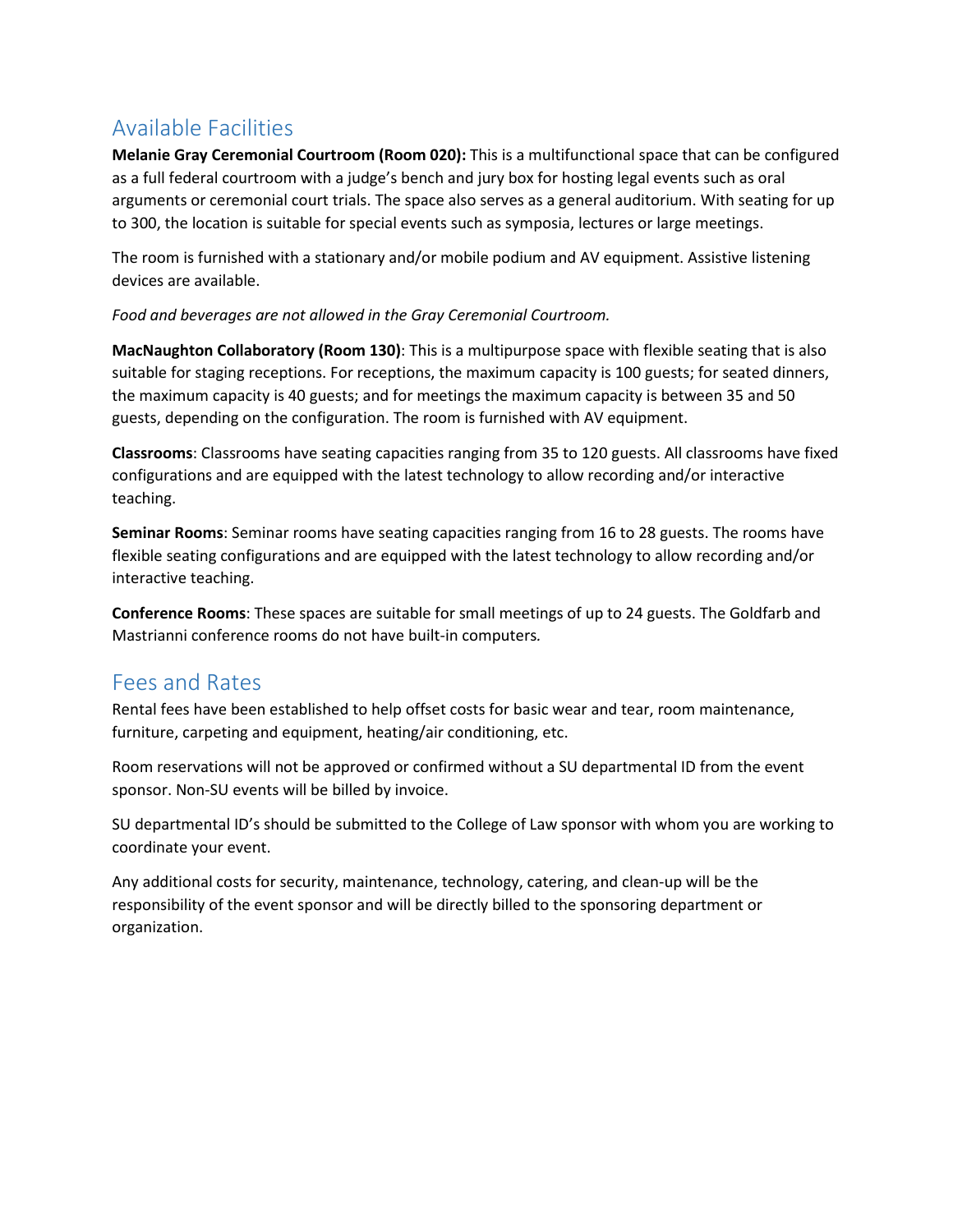#### <span id="page-2-0"></span>Rental Rates

| <b>Room</b>                              | Fee                            | <b>Seating Capacity</b> |
|------------------------------------------|--------------------------------|-------------------------|
| <b>Melanie Gray Ceremonial Courtroom</b> | $$1,500$ per event             | 300                     |
| <b>MacNaughton Collaboratory</b>         | \$1,000 per event              | Varies, see above       |
| Classroom                                | \$500 per event                | $35 - 120$              |
| <b>Seminar Room</b>                      | \$300 per event                | $16 - 28$               |
| <b>Conference Rooms</b>                  |                                |                         |
| <b>Bruckman Conference Room</b>          | \$500 per day / \$65 per hour  | 24                      |
| <b>Hallenbeck Video Conference Room</b>  | \$750 per day / \$100 per hour | 16                      |
| <b>Goldfarb Conference Room</b>          | \$300 per day / \$40 per hour  | 8                       |
| <b>Mastrianni Conference Room</b>        | \$300 per day / \$40 per hour  | 8                       |

#### <span id="page-2-1"></span>Technology Fees

Room rental fees include basic technical support. Technical support is limited to College of Law owned equipment. The College of Law does not provide laptops for events.

In addition to the room rental fee, an event may also be charged a Technical Services fee if you require an operator to assist with technical support for the duration of your event. Staff operator support will be charged at a rate of \$45 per hour. Specialized staff arrangements will be charged to the sponsor.

## <span id="page-2-2"></span>Advance Reservations

Rooms cannot be reserved more than 45 days prior to your event.

**PLEASE NOTE:** This is not applicable for events held in the Melanie Gray Ceremonial Courtroom, MacNaughton Collabratory or requests made by persons outside the College of Law.

## <span id="page-2-3"></span>Building Hours

Dineen Hall is open 7:30 am - 5:30 pm Monday through Friday. Dineen Hall is locked evenings, weekends and on holidays.

#### <span id="page-2-4"></span>Building Access

Dineen Hall is a secure building with controlled access. A security officer is stationed at the Irving Avenue front desk. Electronic turnstiles with ID card access are located at the Irving Avenue and Stadium Place entrances. If you are hosting an event with guests who are not affiliated with the College of Law, email a guest list to [Facilities@law.syr.edu](mailto:Facilities@law.syr.edu) at least 24 hours before your event. Or, your organization must have a representative stationed at the front desk to admit guests into Dineen Hall. Guests must enter the main entrance on Irving Avenue.

#### <span id="page-2-5"></span>Room Access

Many rooms in Dineen Hall are controlled by electronic locks. If the reserved spaces are controlled by electronic locks, request the room be unlocked by emailing [Facilities@law.syr.edu.](mailto:Facilities@law.syr.edu) For rooms that require keys, make prior arrangements with the College of Law Facilities office by emailing [Facilities@law.syr.edu.](mailto:Facilities@law.syr.edu) Keys must be returned immediately following the event unless other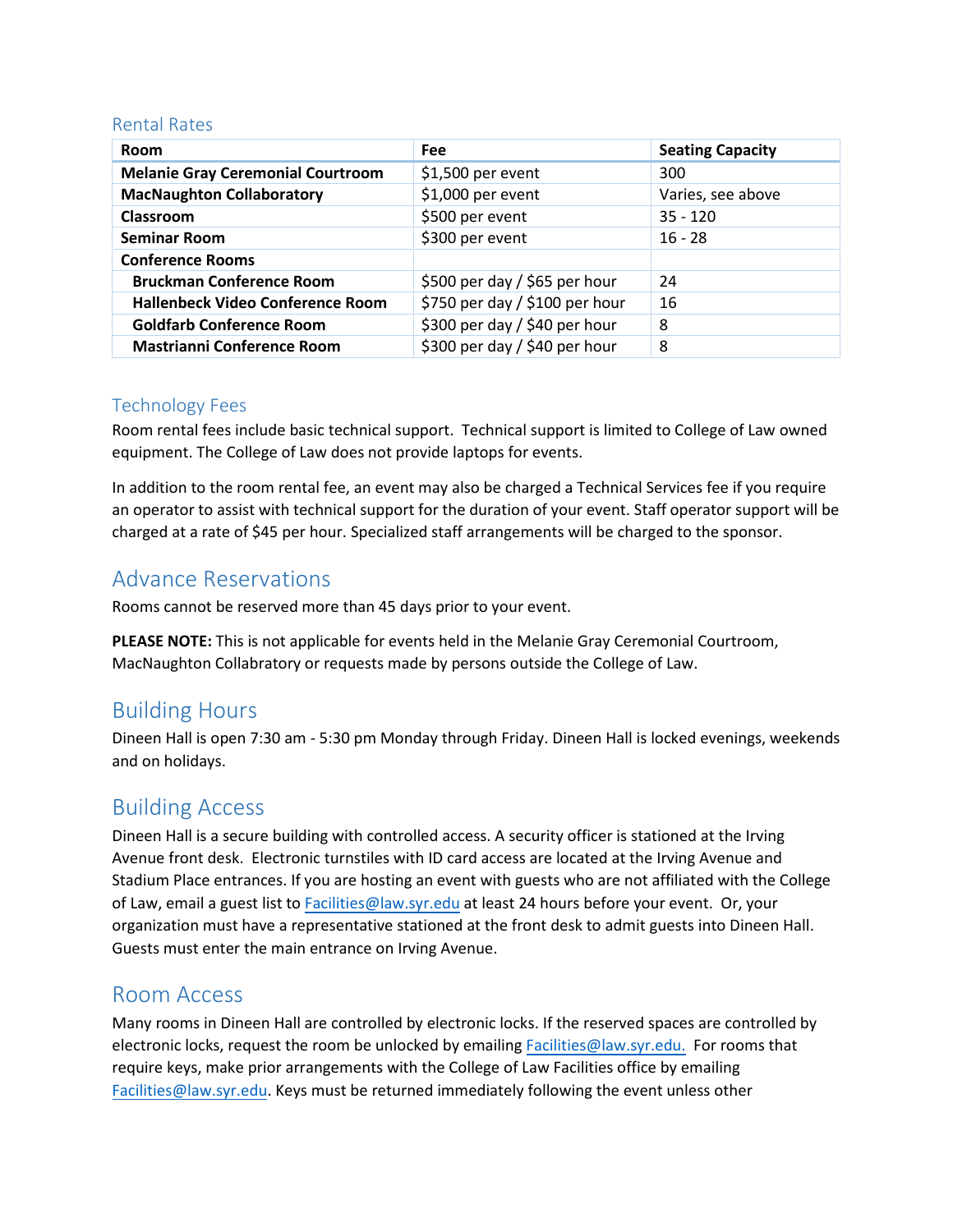arrangements have been approved. If keys are not returned by the next business day or are lost, the event sponsor will be charged for the cost of replacement lock(s) and new key(s).

**PLEASE NOTE:** the person in charge of the event must pick up the key and be present throughout the duration of the event. Students will not be issued up keys.

#### <span id="page-3-0"></span>**Publicity**

Publicity materials in any form (posters and flyers) are permitted only on electronic display signage throughout Dineen Hall. Posting on doors, windows and walls is strictly prohibited. Digital signage requests may be submitted t[o LawHelp@law.syr.edu](mailto:LawHelp@law.syr.edu) for approval. For any special signage such as large banners or special displays, please email [Facilities@law.syr.edu.](mailto:Facilities@law.syr.edu)

#### <span id="page-3-1"></span>Food and Beverages

Please email [Facilities@law.syr.edu](mailto:Facilities@law.syr.edu) for any event where refreshments are being served.

Food and beverages for non-College of Law events must be provided through Campus Catering, contacted at 315-443-3605. All costs for catering must be paid by the event sponsor.

College of Law sponsored events with external catering will be charged a fee for after-event cleanup. College of Law student organizations will not be charged this fee.

## <span id="page-3-2"></span>Maintenance and Clean-up

All reserved room must be returned to the pre-event condition and set-up prior to the next scheduled event, or before 8 am the following day, whichever comes first. College of Law sponsored events with external catering will be charged a fee for after-event cleanup.

If a room is not returned to its pre-event condition, the event sponsor will be charged by the College of Law for fees/services incurred.

Event sponsors are responsible for payment of custodial services to perform set-up and breakdown of furniture and appropriate clean-up.

Arrangements for major setup or breakdown of space must be made at least **3 weeks in advance** of your event. Please contact [Facilities@law.syr.edu.](mailto:Facilities@law.syr.edu)

## <span id="page-3-3"></span>**Security**

If your event is open to the public and more than 50 guests are expected, the sponsor is responsible for hiring a uniformed SU Public Safety Officer.

http://publicsafety.syr.edu/forms/special-events-request-form.cfm.

You will receive an email with the name and contact information of the officer that will be present during the entire event to restrict access to authorized attendees. After receiving your confirmation, please forward that email and your request for the doors (including unlock and lock times) to [Facilities@law.syr.edu.](mailto:Facilities@law.syr.edu) Please make sure the requested times match the security officer's hours. This request must be confirmed at least **3 days** prior to the event.